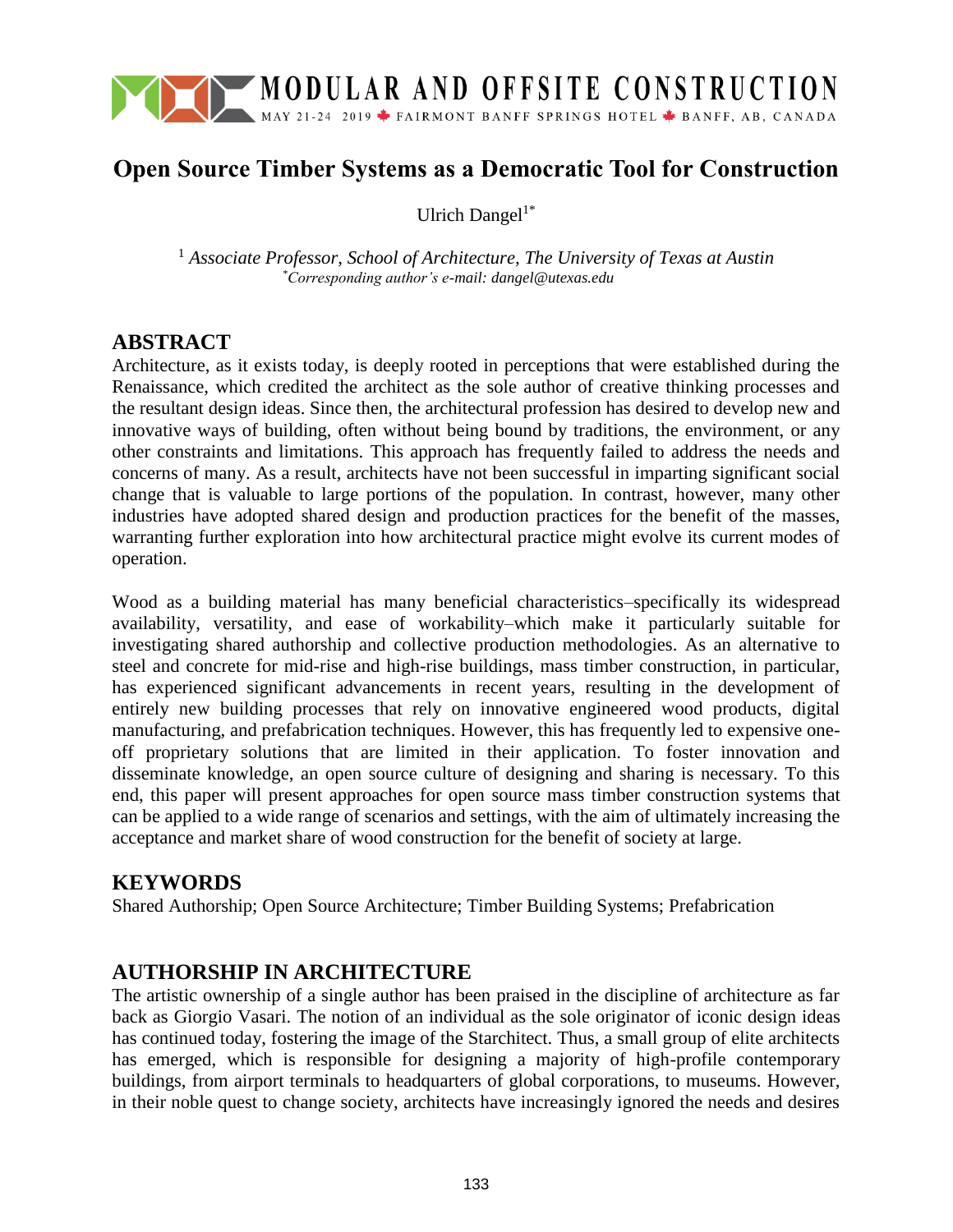of a considerable portion of the world's population. They focus on buildings as iconic, singularly authored objects while often failing to respond to social concerns. Formal explorations and expressions frequently take precedence over human scale and functional needs. As a result, it is estimated that architects are involved in no more than two percent of global construction efforts today. Architecture has been unsuccessful at becoming a democratic tool that imparts significant change beneficial to large portions of society.

The origins of architecture, however, are intrinsically tied to the nameless contributions of many. Vernacular architecture was developed collectively in an anonymous fashion, carefully responding to the local climate, environment, and cultural values. Designs were modified, adapted, and optimized in response to the experiences and tried and tested methods of others, while slowly contributing to a large body of knowledge over time. Form and function were seamlessly combined into anonymous buildings, which were instrumental in shaping most of the world's great cities.

### **OPEN SOURCE ARCHITECTURE**

To recognize the premise and potential of shared authorship architecture, one needs to understand the origins of open source models and their development throughout history. *Open source* as a term originated in the context of software development to designate computer software that had its source code made publicly available with a copyright license providing the rights to study, modify, and distribute the software to anyone and for any purpose. Today, the term *open source* describes a broader approach for projects, products, or initiatives that "embrace and celebrate principles of open exchange, collaborative participation, rapid prototyping, transparency, meritocracy, and community-oriented development." While contemporary architecture still operates under the sole authorship model established during the Renaissance, many other industries have embraced the shared design and production practices of the information age for the benefit of the masses, which includes joint efforts such as Linux, Wikipedia, and Creative Commons Licensing. Considering the multitude of challenges facing society—climate change, an exploding world population, and increasing economic inequality—it is timely to question current modes of operation within architectural practice.

Several open source initiatives have emerged over time in the discipline of architecture. The *Open Architecture Network,* for example, was developed by the US-based charitable organization Architecture for Humanity and launched in 2007. Discontinued in 2015, it was an online, open source community dedicated to improving global living conditions through innovative and sustainable design. More recently, *WikiHouse* was initiated as an open source project to reinvent the way houses are made. It is being developed by architects, designers, engineers, inventors, manufacturers, and builders who are all collaborating to create the best, most straightforward and sustainable high-performance building technologies that anyone can use and improve.

Some industry organizations offer free databases related explicitly to timber construction. Holzforschung Austria, the Austrian Forest Products Research Society, maintains an extensive technical online library of structural and non-structural wood products, components, assemblies, and details at *dataholz.eu*. Lignum Holzwirtschaft Schweiz, the umbrella organization of the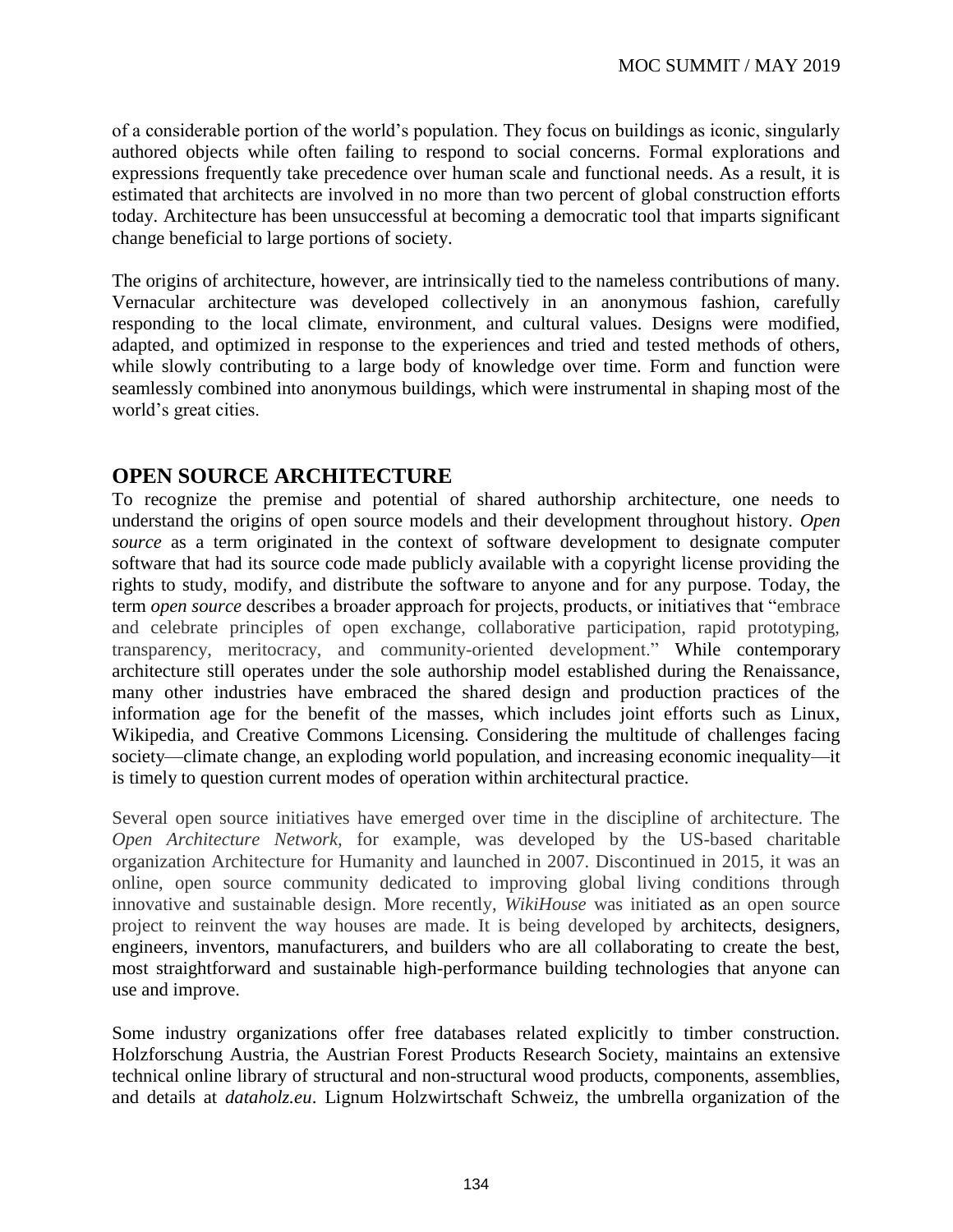Swiss forestry and timber industry, provides a building component catalog focused on the acoustic properties of assemblies at *lignumdata.ch*. Furthermore, MetsäWood, a Finnish wood products manufacturer, has recently launched its *Open Source Wood* initiative. As an open ideas platform, it focuses on sharing innovative knowledge to foster modular wood construction. Architects and engineers can submit modular building elements using Creative Commons license type CC-BY 4.0, which allows content creators to grant someone else permission to use their work. Sharing information and disseminating knowledge through the development and promotion of open source design strategies is a logical next step for democratizing architecture. This approach has the potential to broaden the reach of the architectural profession while simultaneously making its impact on humankind more meaningful. Most importantly, however, it could provide large swaths of the world's population easy access to thoughtfully designed and carefully constructed buildings, satisfying their need for adequate places for living and working. Open source design methodologies also remove control that relatively few might be able to exert over many by inviting contributions from all. Rather than a small group of creators providing deterministic design solutions for large portions of society, design becomes a fluid and participatory process.

### **SYSTEMS IN ARCHITECTURE**

Due to the many authors involved, open source design can only be successful if a common language is employed by all participants to coordinate processes and methods. Thinking in systems has long been utilized in architecture as a holistic approach to establish how individual components interrelate with each other in the context of larger and more complex constructs. Early vernacular construction techniques unitized buildings through the use of modular stones, brick, and timber members. However, it was the ability to manufacture identical building elements in large quantities and to exact standards during the industrialization that laid the foundation for the development of building systems. Prefabricated iron–and later steel– components were essential in enabling the construction of large and systematic infrastructure projects such as bridges and train stations. In the late  $19<sup>th</sup>$  and early  $20<sup>th</sup>$  century, new industrialized production methods were hailed as a solution for many economic and social issues at the time. Most importantly, it was hoped that relying on these technological advancements would resolve the housing shortage that was caused by the migration of working-class laborers to the urban industrial centers in search of employment.

#### **Closed Systems**

The continued development of prefabricated construction systems was interrupted by the economic crisis of the 1920s as well as the outbreak of World War II, which shifted the focus of industrial production to armaments manufacturing. The need for rebuilding in the post-war years ushered in a new era for industrial fabrication. New prefabricated building systems were conceived, ranging from solutions for affordable housing to large span structures for commercial and industrial applications. System building became synonymous with progress in the 1950s and 1960s. The rationalization and standardization of design and construction processes resulted in the repetitive use of identical elements, which led to a new aesthetic and redefined the concept of beauty in architecture. Many architects and designers employed construction systems as a vehicle to propose bold visions for the future of buildings and even entire cities. In the end, this blind reliance on technology to solve the social and economic issues of the time was rejected.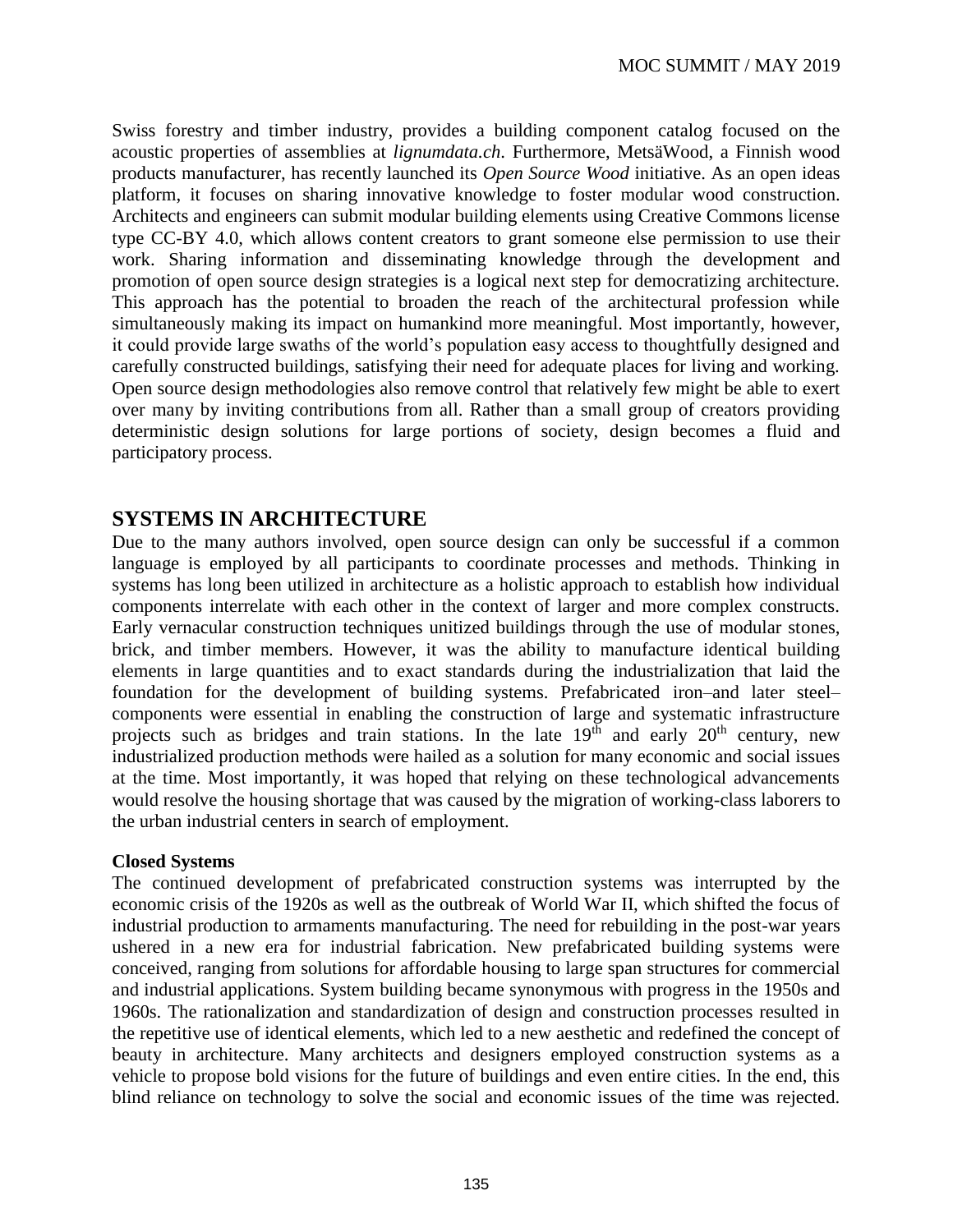Substandard quality of construction, poor urban planning strategies, and the relentless uniform appearance of buildings– among many other concerns–meant that the general public increasingly grew disillusioned with building systems. This was in part due to the fact that the self-contained, deterministic nature of the concepts conceived in the 1960s did not provide enough flexibility to respond to individual needs. Within these so-called *closed building systems*, nothing could be easily removed or added, significantly reducing the ability to respond to users' changing demands over time.

#### **Open Systems**

While serial production with identical components seems to have gained widespread acceptance in many other industries such as automobile and aircraft manufacturing, a comparable approach in architecture has not been well received by society. Additionally, the more common development of *closed building systems* has imposed even greater limitations since they use proprietary components or subsystems that are designed and developed exclusively for use within the system, eliminating the ability to integrate third-party building elements or products. In contrast, an *open building system* concept consists of exchangeable components or subsystems that often come from different manufacturers, thus increasing choice and flexibility for both the designer and user (Fig. 1). Open systems can provide overarching order while still allowing freedom for individual customization. They also facilitate alterations that might occur due to a change of use or shifting user needs. This approach has the potential to make a structure significantly more resilient than its less adaptable neighbors since repurposing increases a building's acceptance by its occupants, thereby extending its lifespan over time. Through their flexibility, open systems are also able to respond more readily to localized conditions, whether they are cultural, social, environmental, or economic in nature.



**Figure 1.** Closed system: proprietary components or subsystems (left) vs. open system: exchangeable components or subsystems (right)

# **OPEN SOURCE, OPEN SYSTEMS IN TIMBER**

#### **Light Frame Construction**

Within the context of building with wood, the nowadays ubiquitous platform framing method, which emerged as an improvement to balloon framing in the early  $20<sup>th</sup>$  century, can be considered the ultimate open source, open building system. It is a construction system that is based on the use of standardized 2x structural members that are assembled with standard, massproduced nails. Rules of thumb are employed for member spacings of 16" or 24" on center, and standard connection details are common knowledge or readily accessible through freely available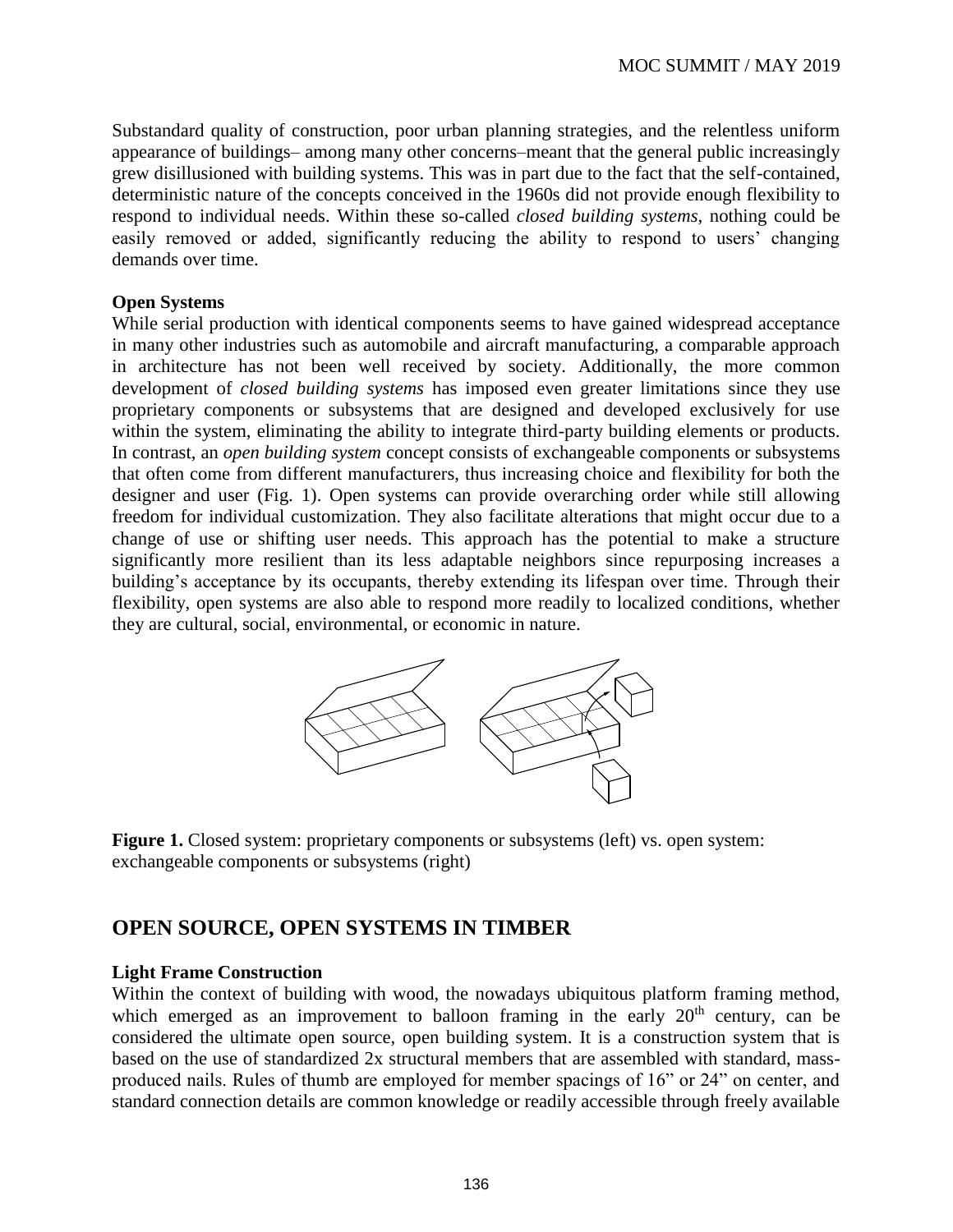reference literature. The use of minimal structural material allows the enclosure of large areas at minimal cost while allowing a wide variety of architectural styles. Originally conceived as a technique that facilitated assembly by unskilled or untrained labor, it is possible to create an entire building without the involvement of a designer, architect, or engineer by merely following the established rules. The method's ease of adjustability in the field is one of its major advantages but also leads to its most significant disadvantages, in particular, its inefficiency of on-site assembly and the potential to generate substantial amounts of construction site waste compared to prefabrication. Due to its flexibility, low cost, and ease of assembly, platform framing continues to dominate residential and small-scale commercial construction in North America.

#### **Panel Construction**

Inspired by North American platform framing, panel construction emerged in Europe as a technique that offered significant advancements in timber construction, most importantly higher levels of prefabrication and improved quality of craftsmanship. While the structural logic of panel construction is the same as for platform framing–a framework of load-bearing members that is laterally braced through sheathing–entire wall, floor, and roof panels are prefabricated and then transported to the site for final assembly. As an open source, open system, panel construction takes advantage of wood's many beneficial characteristics–in particular, its lightness and ease of workability–by shifting design and production processes into the shop. This allows the designer and fabricator to exert more control over the final product, which ensures consistency and precision while simultaneously facilitating quality assurance. Shop fabrication also provides more efficient use of material and significantly decreases the amount of on-site construction waste, which would otherwise have to be disposed of as landfill. One major advantage of panel construction is that fact that it does not require highly specialized equipment, which means that any qualified carpentry business can easily perform the necessary tasks for production.

#### **Solid Timber Construction**

Recent technological innovations have led to the development of load-bearing, large-format components that far exceed the structural limitations of more common timber building products. With its ability to resist both gravity loads and lateral forces, cross-laminated timber (CLT) in particular has revolutionized the construction sector. Increased load-bearing capacities have opened up possibilities to construct taller multi-story structures, allowing timber to compete with more energy-intensive building materials such as steel and concrete. These new solid timber–or mass timber–building systems not only have the potential to provide an affordable, low-carbon solution to the housing crisis in urban areas around the world. They also offer improved quality of construction, thermal mass for increased comfort, enhanced fire performance compared to frame or panel construction, as well as exposed interior wood surfaces that have shown to improve physical and mental health for occupants.

Mainly conceived in Western Europe and North America, mass timber systems have led to the development of entire new building processes for timber construction, but at the same time rely heavily on high-level engineering expertise and specialized production technologies. The wide range of production equipment and processes has also resulted in each manufacturer developing their own proprietary cross-laminated timber elements, which is reflected in the large variety of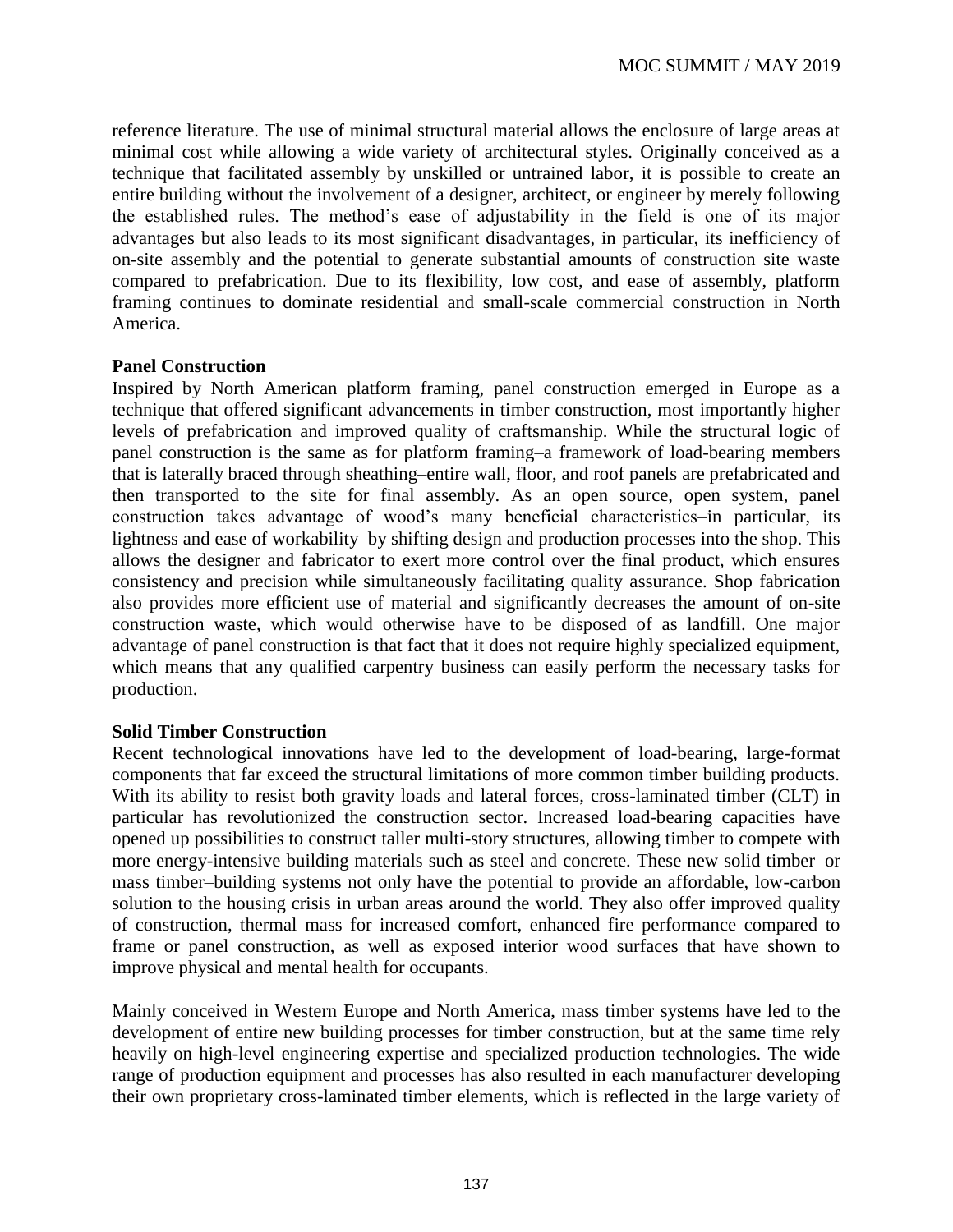layups and dimensions available on the market today. This lack of standardization may force a design team to settle on a specific product from a particular supplier early on for design and planning purposes, effectively eliminating any competition at the very onset of a project. Due to a concentration of know-how as well as significant start-up costs, the location of fabrication facilities is currently limited to industrialized nations, frequently requiring the distribution and shipment of products over long distances and even overseas. Since they have had the opportunity to streamline production processes over time, larger well-established manufacturers are often able to offer more competitive pricing than start-up suppliers that might be more local.

## **TOWARD AN OPEN SOURCE, OPEN HYBRID TIMBER SYSTEM**

Classifying timber construction into discrete techniques such as light frame, panel, or solid timber construction no longer seems reasonable since combining building components that employ different systems has mostly become standard practice. Each building element is selected for a particular application based on its unique properties, which results in optimized hybrid structures. This approach offers designers a large amount of freedom during the planning process to arrive at highly tailored solutions.

To this end, this paper proposes the implementation of a low-tech open source, open timber system that can be applied to a wide range of building scales, socio-economic scenarios, and markets. The primary objective is to establish strategies that enable the provision of sufficient sustainable and affordable housing in urban areas, particularly in emerging economies that struggle to meet the growing demands while simultaneously satisfying economic, ecological, and social concerns. These countries might possess vast forest stocks, but likely neither have a wellestablished or sophisticated timber products industry nor have traditionally focused on building with wood. The promotion of timber construction has the potential to offer alternatives to more carbon-intensive construction methods by introducing more sustainable building practices.



**Figure 2**. Gradient from platform framing, to panel construction, to mass timber construction. Conceived as a hybrid system, the proposed solution is intended to operate across a gradient of construction methods. By employing this strategy, it takes advantage of the flexibility and cost efficiency of platform framing, the prefabrication benefits and quality control inherent to panel construction, and the improved structural performance and thermal properties of mass timber (Fig. 2). Reliance on (locally) readily available commodity products allows the system to respond to localized conditions–whether they are cultural, environmental, or economic. Rather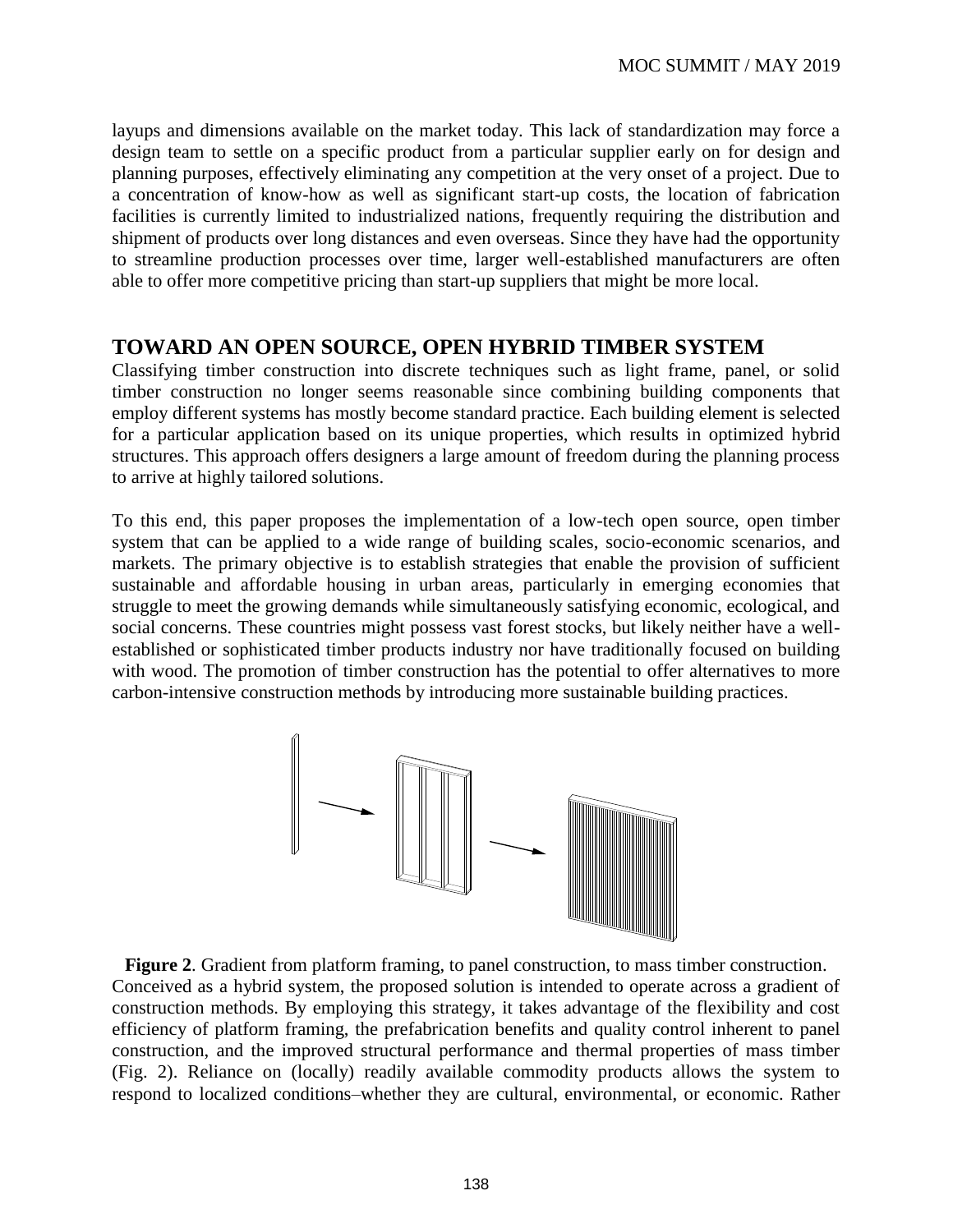than promoting a universal formal language, it emphasizes architecture as a product of place, material, and function.

Where a particular design solution falls within the spectrum depends heavily on several factors: Building height, required load-carrying capacities, local building and fire codes, availability of raw materials, and skill set of the local workforce. Rather than relying on the fabrication of laminated components such as cross-laminated timber and glulam that might require specialized equipment, this method proposes an additive approach to handle increasing gravity loads for floors and walls that is similarly found in platform framing: Heavier loads are therefore accommodated by combining several smaller structural members together into larger cross sections. Joining individual boards together can be accomplished with mechanical fasteners such as nails (nail-laminated timber or NLT) or hardwood dowels (dowel-laminated timber or DLT). The appropriate bonding technique can be selected based on local construction practices and availability of equipment. Nailing is undoubtedly considered the simplest method, but the presence of non-wood fasteners in the final product may pose limitations on workability and recyclability. While the use of hardwood dowels requires an increased level of craftsmanship, an all-wood product greatly facilitates processing as well as end-of-life material recovery and repurposing. This configuration of members allows the wood to be primarily loaded parallel to the grain, which offers exceptional strength to resist vertical gravity loads. However, the addition of lateral load-resisting components such as structural sheathing or diagonal bracing is required to transfer lateral loads successfully. By allowing the structural system to readily respond to both specific load patterns and local conditions, the transition from lightweight wood framing to solid timber construction becomes seamless (Fig. 3).



**Figure 3.** Seamless transition between construction methods.

Crucial for the successful dissemination of the proposed open timber strategy is an online portal that allows free access to technical information as well as the sharing of knowledge. Using Creative Commons licensing, any user can propose and distribute new building components within a defined set of rules, but they can also freely copy and make derivatives of the work of others. Rather than a single entity possessing ownership and control over proprietary and static information, this participatory, open source process allows the development of tailored, localized design solutions that can respond to a variety of economic, environmental, cultural, and social scenarios with the intention of satisfying the housing needs for many.